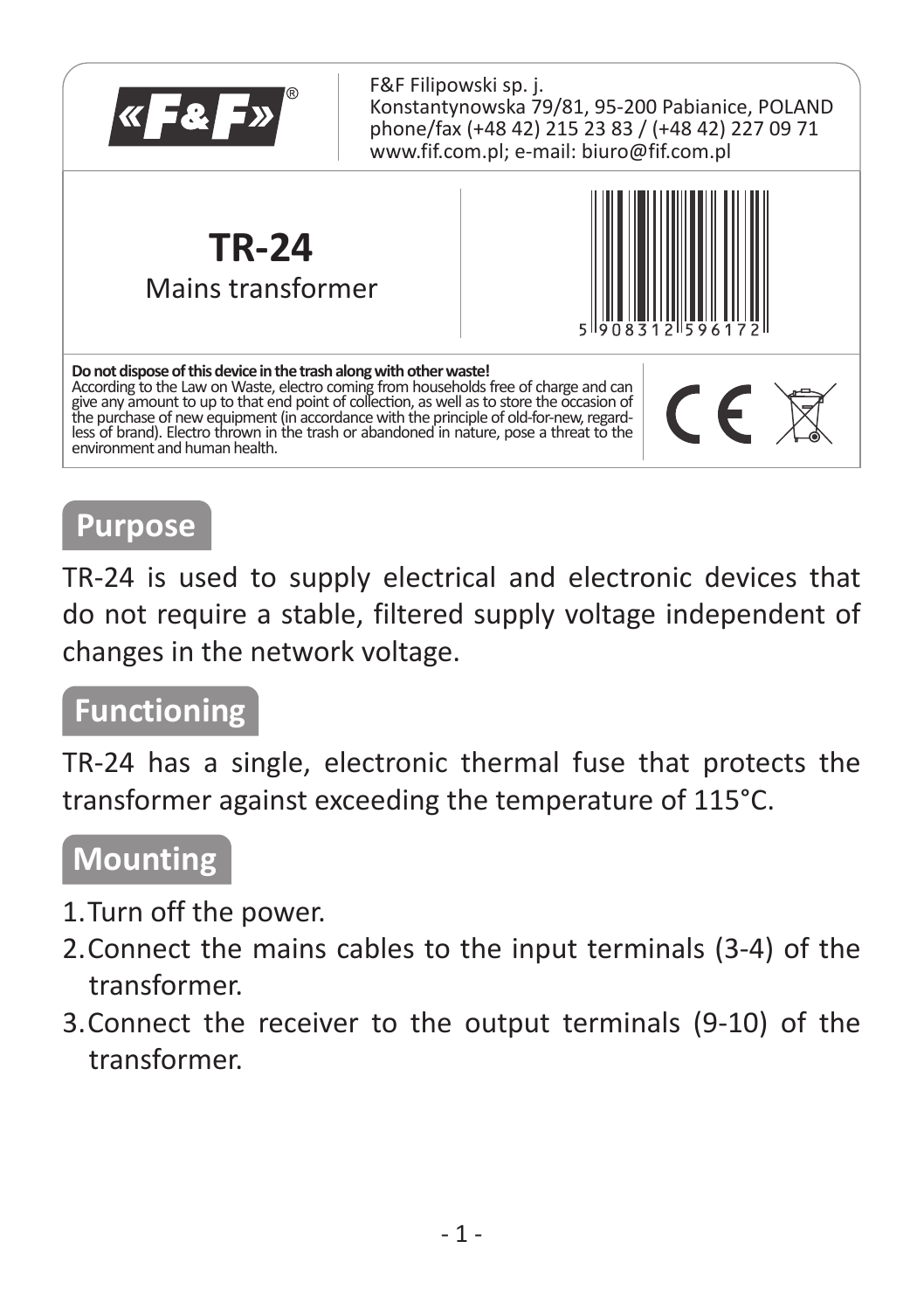## **Wiring diagram**



For complete protection of the receiver, it is recommended to connect an additional 1.5 A overcurrent protection (e.g. BZ-1 fuse module) on the secondary side.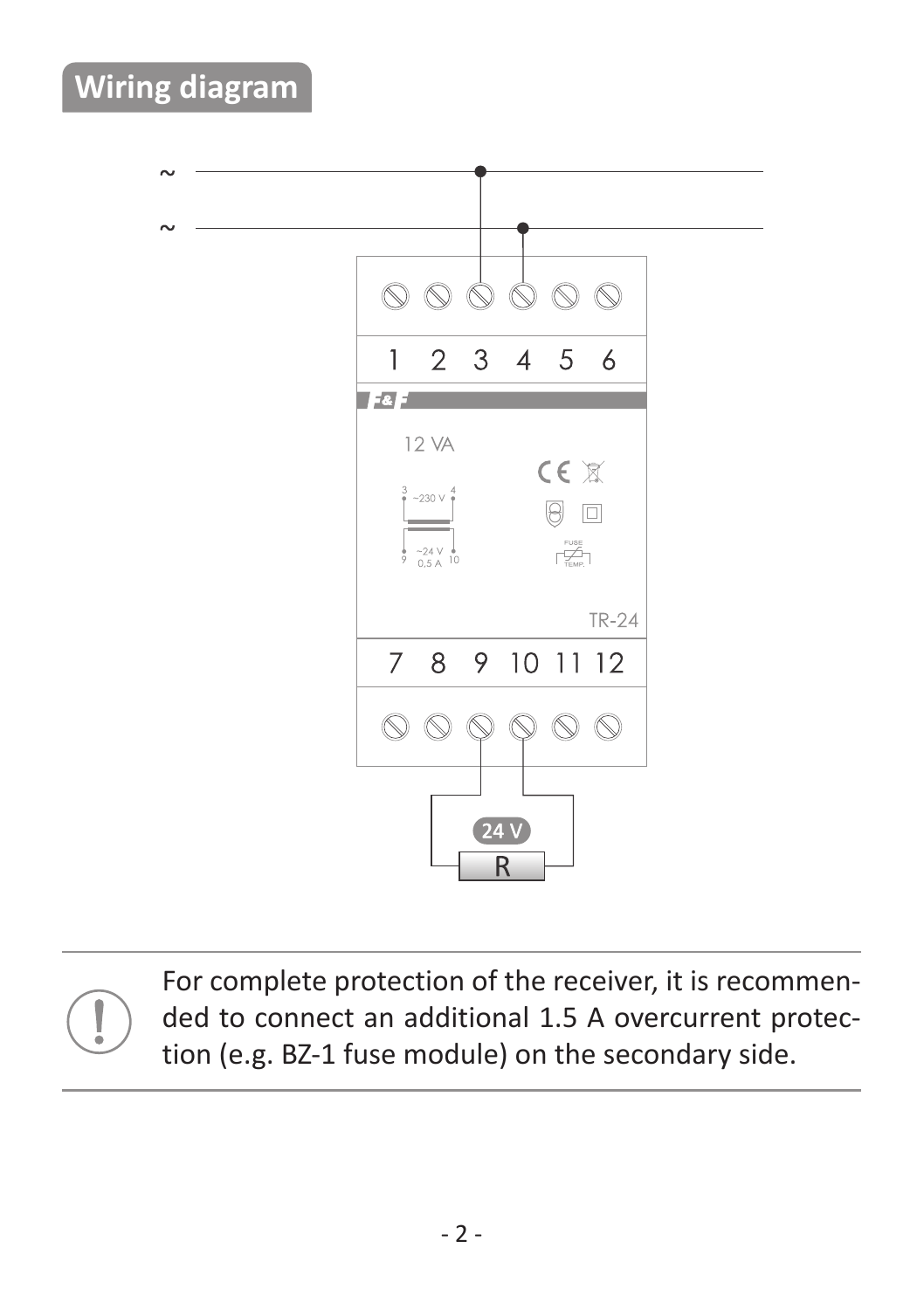### **Technical data**

| power supply                | 230 V AC                                   |
|-----------------------------|--------------------------------------------|
| output voltage              | 24 V AC                                    |
|                             | 27.5 V AC for $Io = 0$                     |
| maximum load current (AC-1) | 0.5A                                       |
| output power                | 12 VA                                      |
| thermal protection          | thermal fuse, single                       |
| terminal                    | 2.5 mm <sup>2</sup> screw terminals (cord) |
|                             | 4.0 mm <sup>2</sup> screw terminals (wire) |
| tightening torque           | $0.5$ Nm                                   |
| working temperature         | $-10 \div 40^{\circ}$ C                    |
| dimensions                  | 3 modules (52.5 mm)                        |
| weight                      | 433 g                                      |
| mounting                    | on TH-35 rail                              |
| ingress protection          | <b>IP20</b>                                |
|                             |                                            |

# **Warranty**

The F&F products are covered by a warranty of the 24 months from the date of purchase. Effective only with proof of purchase. Contact your dealer or directly with us.

#### **CE declaration**

F&F Filipowski sp. j. declares that the device is in conformity with the essential requirements of The Low Voltage Directive (LVD) 2014/35/EU and the Electromagnetic Compatibility (EMC) Directive 2014/30/UE.

The CE Declaration of Conformity, along with the references to the standards in relation to which conformity is declared, can be found at www.fif.com.pl on the product page.